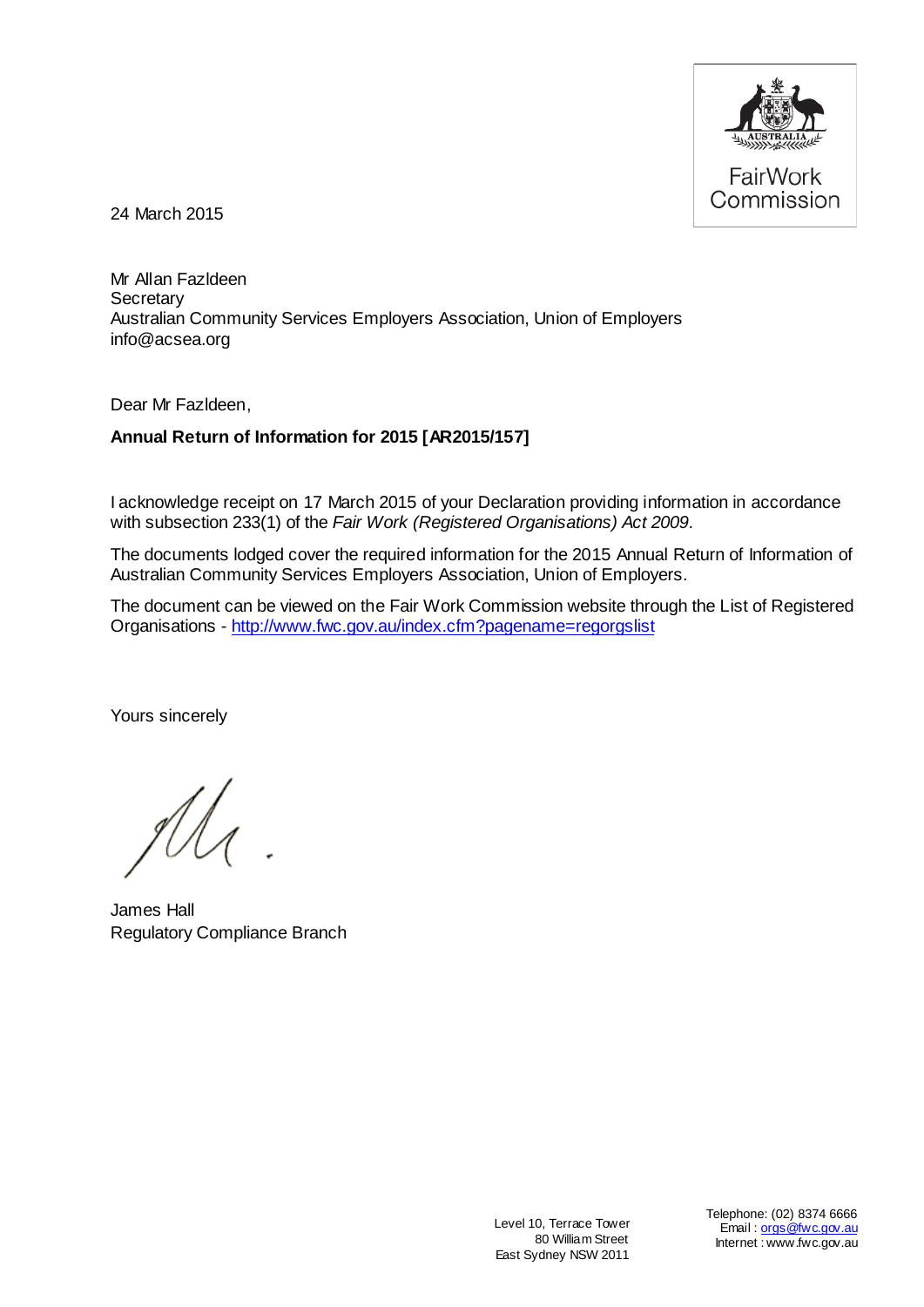| From:               | <b>Catherine Norris</b>                                    |  |  |  |  |
|---------------------|------------------------------------------------------------|--|--|--|--|
| To:                 | <b>PFEIFFER, Robert</b>                                    |  |  |  |  |
| Subject:            | ACSEA Annual Return 2014                                   |  |  |  |  |
| Date:               | Tuesday, 17 March 2015 4:50:52 PM                          |  |  |  |  |
| <b>Attachments:</b> | image001.jpg                                               |  |  |  |  |
|                     | image002.png                                               |  |  |  |  |
|                     | <b>Annual Return and Declaration of Secretary 2014.pdf</b> |  |  |  |  |

Hi Mr Pfeiffer,

Attached is the Australian Community Services Employers Association Annual Return for 2014.

Regards, Catherine Catherine Norris | Office Manager



Email: [catherinen@cmsolutions.org.au](mailto:catherinen@cmsolutions.org.au) | Website: [www.cmsolutions.org.au](http://www.cmsolutions.org.au/) Direct Line: 07 3251 2030 | Mobile: 0417 757 755 | Call: 1300 007110 Fax: 07 3852 5188 Unit 4, 113 Breakfast Creek Road, Newstead Qld 4006



#### **ACSEA is now trading as Community Management Solutions.**

This email is confidential. If you are not the intended recipient, you must not disclose or use the information contained in it. If you have received this email in error, please notify us immediately by return email and delete the document. **Community Management Solutions** is not responsible for any changes made to a document other than those made by **Community Management Solutions** or for the effect of the changes on the documents meaning. **Community Management Solutions** accepts no liability for any damage caused by this email or its attachments due to viruses, interference, interception, corruption or unauthorised access.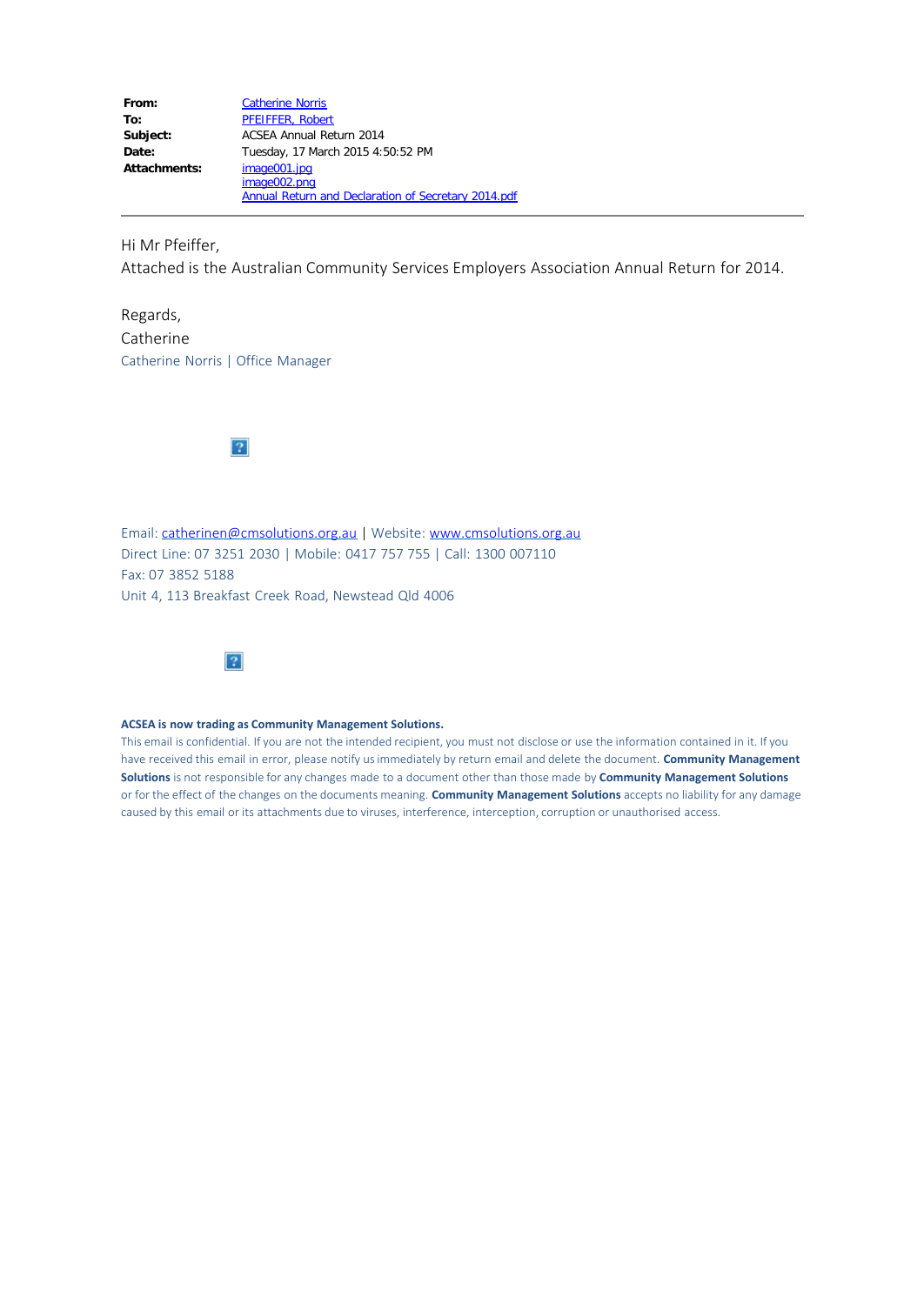# Declaration by Secretary

# **(Fair Work (Registered Organisations) Act 2009, ss230 (1)(a) and (2))**

I, **ALLAN FAZLDEEN**, Secretary of the Australian Community Services Employers Association, hereby certify that the Register of Members during the preceding year of 2014 has been kept in and maintained in accordance with the Fair Work (Registered Organisations) Act 2009 ss230 (1) (a) and (2).

The attached copy of records kept under paragraphs 230(1) (b), (c) and (d) of the Act are correct statements of information contained in those records.

Allan Stefden

**ALLAN FAZLDEEN SECRETARY**

**ASE** 

**Date: 17 March 2015**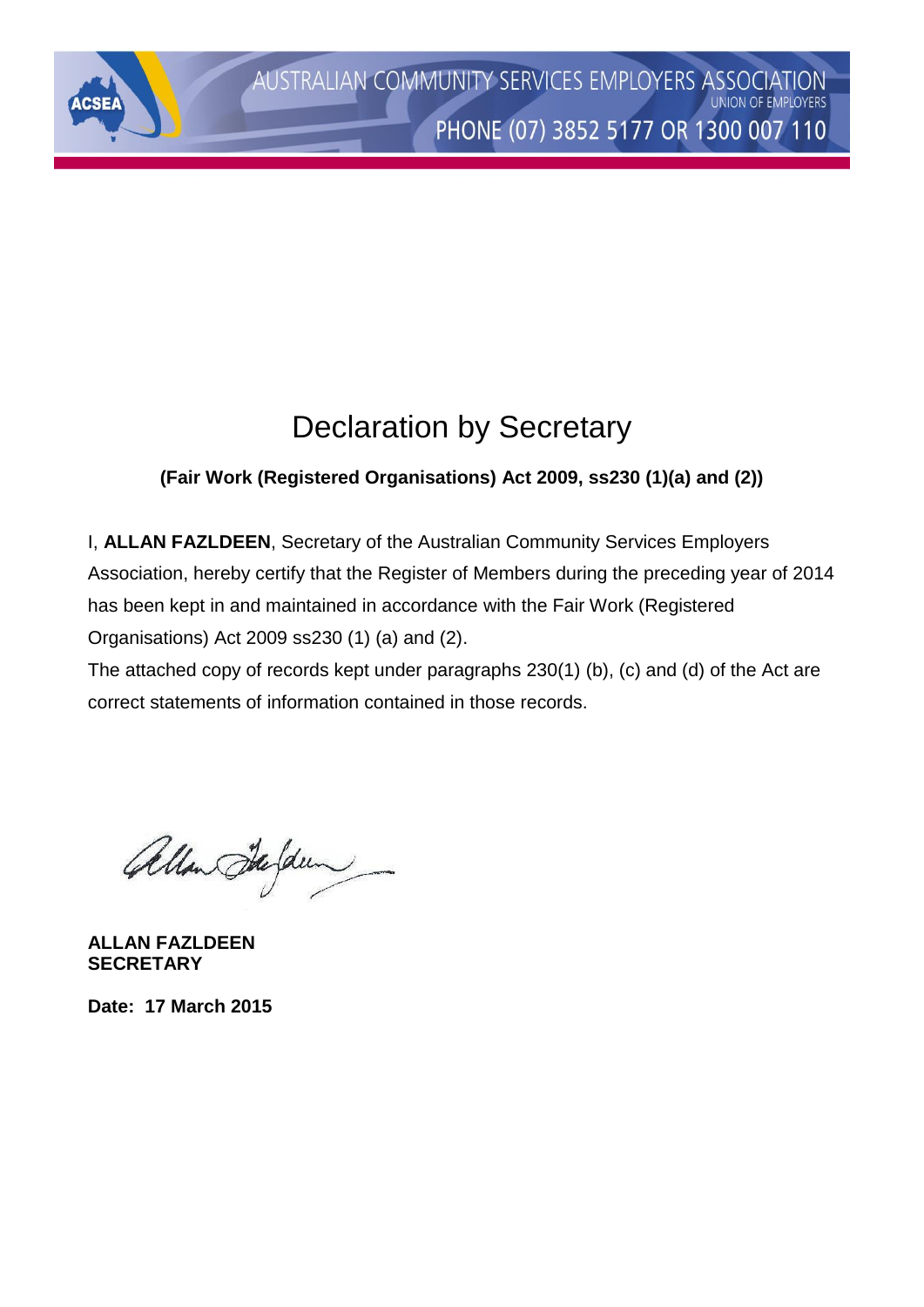### **Australian Community Services Employers Association Fair Work (Registered Organisations) Act 2009**

## **Annual Returns**

| Requirement                                                       | <b>Details of Requirement</b>                                                                                                                                    |                                                                                                                                       |                                                                 |                     |  |  |  |
|-------------------------------------------------------------------|------------------------------------------------------------------------------------------------------------------------------------------------------------------|---------------------------------------------------------------------------------------------------------------------------------------|-----------------------------------------------------------------|---------------------|--|--|--|
| <b>List of Offices</b>                                            | President<br><b>Vice President</b><br>Secretary<br>Treasurer                                                                                                     |                                                                                                                                       |                                                                 |                     |  |  |  |
| <b>List of Office Holders</b>                                     | <b>Offices</b>                                                                                                                                                   | <b>Name</b>                                                                                                                           | <b>Address</b>                                                  | <b>Occupation</b>   |  |  |  |
|                                                                   | President                                                                                                                                                        | Kim Teague                                                                                                                            | Unit 4, 113 Breakfast<br><b>Creek Road</b><br>Newstead Qld 4006 | Lawyer              |  |  |  |
|                                                                   | <b>Vice President</b>                                                                                                                                            | Deborah Ponting                                                                                                                       | Unit 4, 113 Breakfast<br><b>Creek Road</b><br>Newstead Qld 4006 | Teacher             |  |  |  |
|                                                                   | Secretary                                                                                                                                                        | Allan Fazldeen                                                                                                                        | Unit 4, 113 Breakfast<br><b>Creek Road</b><br>Newstead Qld 4006 | <b>Retired FCPA</b> |  |  |  |
|                                                                   | Treasurer                                                                                                                                                        | Jennifer O'Brien                                                                                                                      | Unit 4, 113 Breakfast<br><b>Creek Road</b><br>Newstead Qld 4006 | CA                  |  |  |  |
|                                                                   | <b>Board Member</b>                                                                                                                                              | <b>Barry Bicknell</b>                                                                                                                 | Unit 4, 113 Breakfast<br><b>Creek Road</b><br>Newstead Qld 4006 | Stockbroker         |  |  |  |
|                                                                   | <b>Board Member</b>                                                                                                                                              | Laurie Moloney                                                                                                                        | Unit 4, 113 Breakfast<br><b>Creek Road</b><br>Newstead Qld 4006 | Director            |  |  |  |
| <b>List of Branches</b>                                           | There are no current Branches of the Organisation                                                                                                                |                                                                                                                                       |                                                                 |                     |  |  |  |
| <b>New Branches</b>                                               |                                                                                                                                                                  |                                                                                                                                       |                                                                 |                     |  |  |  |
|                                                                   |                                                                                                                                                                  | There are no new Branches of the Organisation                                                                                         |                                                                 |                     |  |  |  |
| <b>Old Branches</b>                                               |                                                                                                                                                                  | There are no Branches of the Organisation which have ceased operation                                                                 |                                                                 |                     |  |  |  |
| <b>Addresses of</b><br><b>Organisation and</b><br><b>Branches</b> | <b>Office of Organisation</b><br>Unit 4, 113 Breakfast Creek Road, Newstead Qld 4006<br>Email: info@cmsolutions.org.au Phone: (07) 3852 5177 Fax: (07) 3852 5188 |                                                                                                                                       |                                                                 |                     |  |  |  |
| <b>Elections in</b><br><b>Organisation and</b>                    |                                                                                                                                                                  | Election was due in September 2014, due situations out of the control of the                                                          |                                                                 |                     |  |  |  |
| <b>Branches</b>                                                   |                                                                                                                                                                  | organisation the Election is being held in February 2015.<br>Election has concluded and declared an updated list of board members are |                                                                 |                     |  |  |  |
|                                                                   | attached.                                                                                                                                                        |                                                                                                                                       |                                                                 |                     |  |  |  |
| <b>Statement concerning</b><br>number of members                  | Number of Members as at 31 December 2014 - 686                                                                                                                   |                                                                                                                                       |                                                                 |                     |  |  |  |